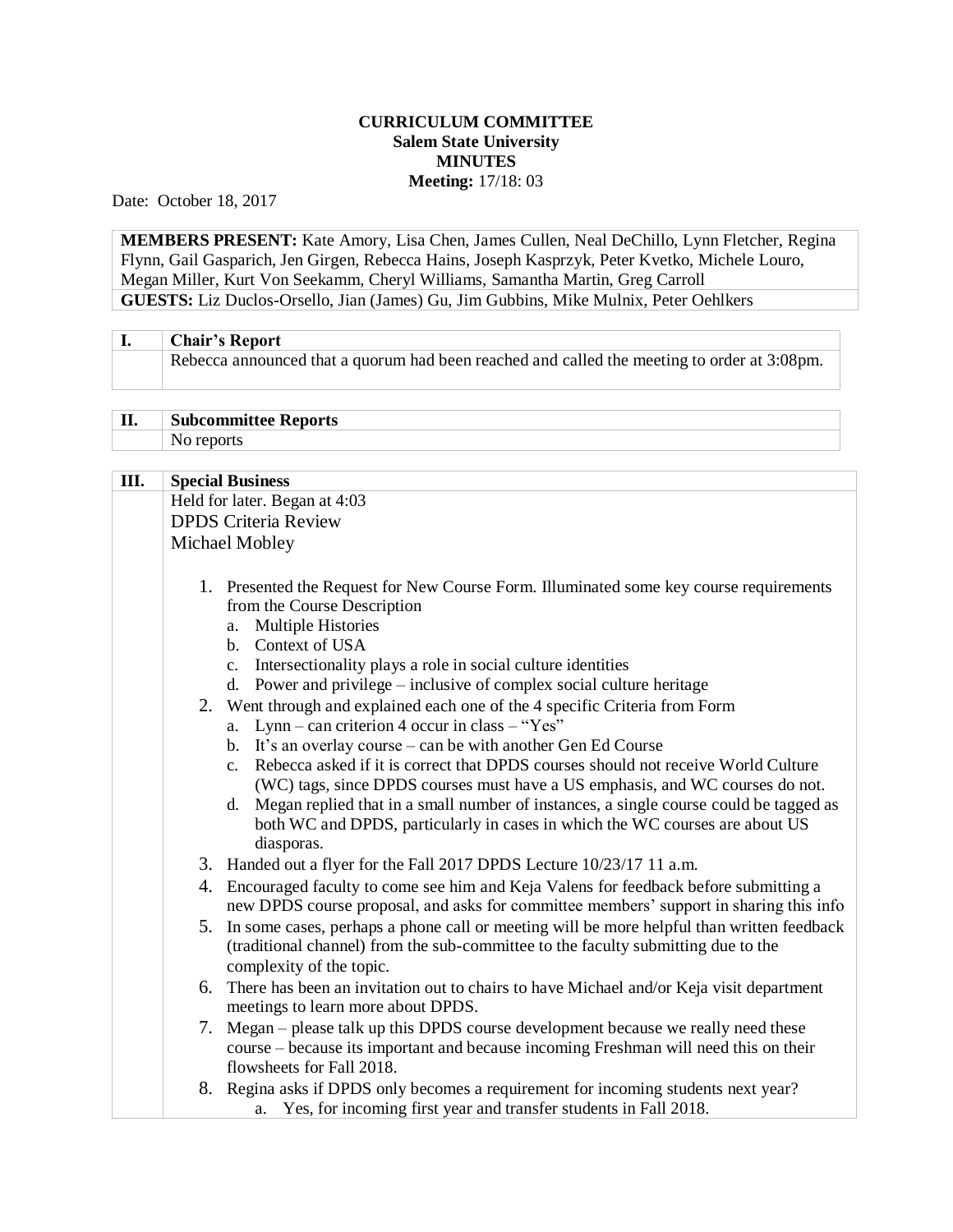|  | 9. Neal – this could be a great opportunity for co-teaching across departments.                                                                                                               |
|--|-----------------------------------------------------------------------------------------------------------------------------------------------------------------------------------------------|
|  | 10. Michael – will help faculty by providing support for when things don't go as planned –                                                                                                    |
|  | support for managing conversation                                                                                                                                                             |
|  | 11. Kurt asked about use of out of date change of course forms seeking DPDS tags and whether<br>liaisons should ask sponsors to resubmit on up-to-date forms. Joe's response was that liaison |
|  | should amend if possible to indicate dept is seeking DPDS tag, or else to send to Joe to fix the<br>form.                                                                                     |
|  |                                                                                                                                                                                               |

| IV. | <b>Old Business</b>                                                                                                                                                                                                                                                                                                                                                                                         |
|-----|-------------------------------------------------------------------------------------------------------------------------------------------------------------------------------------------------------------------------------------------------------------------------------------------------------------------------------------------------------------------------------------------------------------|
|     | 1.<br>D. INTERDISCIPLINARY STUDIES DEPARTMENT (6/28/17. Assigned 9/20/17 to L.<br>Fletcher and CRS D)<br>BLS-Liberal Studies-Applied Ethics-Deletion of Flowsheet 18:017<br>BLS-Liberal Studies-Health Professions-Deletion of Flowsheet 18:018<br>BLS-Liberal Studies-Philosophy of Art and Culture-Deletion of Flowsheet 18:019<br>BLS-Liberal Studies-Public Policy-Deletion of Flowsheet 18:020         |
|     | Lynn Fletcher presented and made a motion to accept packet 18:017-18:020. Peter Kvetko<br>Seconded.                                                                                                                                                                                                                                                                                                         |
|     | Liz D.O (from Interdisciplinary Studies) spoke to the packet – these changes reflect<br>a.<br>changes in the field and also impacts from new health care studies department.                                                                                                                                                                                                                                |
|     | Megan Miller asked: Are there students still enrolled in these programs?<br>b.                                                                                                                                                                                                                                                                                                                              |
|     | c. Liz D.O.: Yes, a very small number, and department has a plan to see them through to<br>graduation and teach out the flowsheets.                                                                                                                                                                                                                                                                         |
|     | Vote:<br>In Favor: 13<br>Opposed: 0<br>Abstention: 1 (J. Girgen)<br><b>Motion Passes</b>                                                                                                                                                                                                                                                                                                                    |
|     | 2.<br>E. CRIMINAL JUSTICE DEPARTMENT (9/8/17. Assigned 9/20/17 to S. Mokoro and<br>CRS D)<br>CRJ326-Mental Health and the Criminal Justice System-New Course 18:030-18:032                                                                                                                                                                                                                                  |
|     | Megan Miller made a motion to approve the packets $18:030-18:032$ ; Lynn Fletcher<br>seconded.                                                                                                                                                                                                                                                                                                              |
|     | a. J. Girgen – these will serve as electives in CJ department. (Majors are told to take elective<br>15 credits)<br>b. P. Kvetko -- Is there a Special Topics course in CJ?<br>J. Girgen - yes, there is a CJ special topics course, and that this has been offered as a<br>c.<br>special topic before, but demand and need for this course means that they are taking it<br>through as a standalone course. |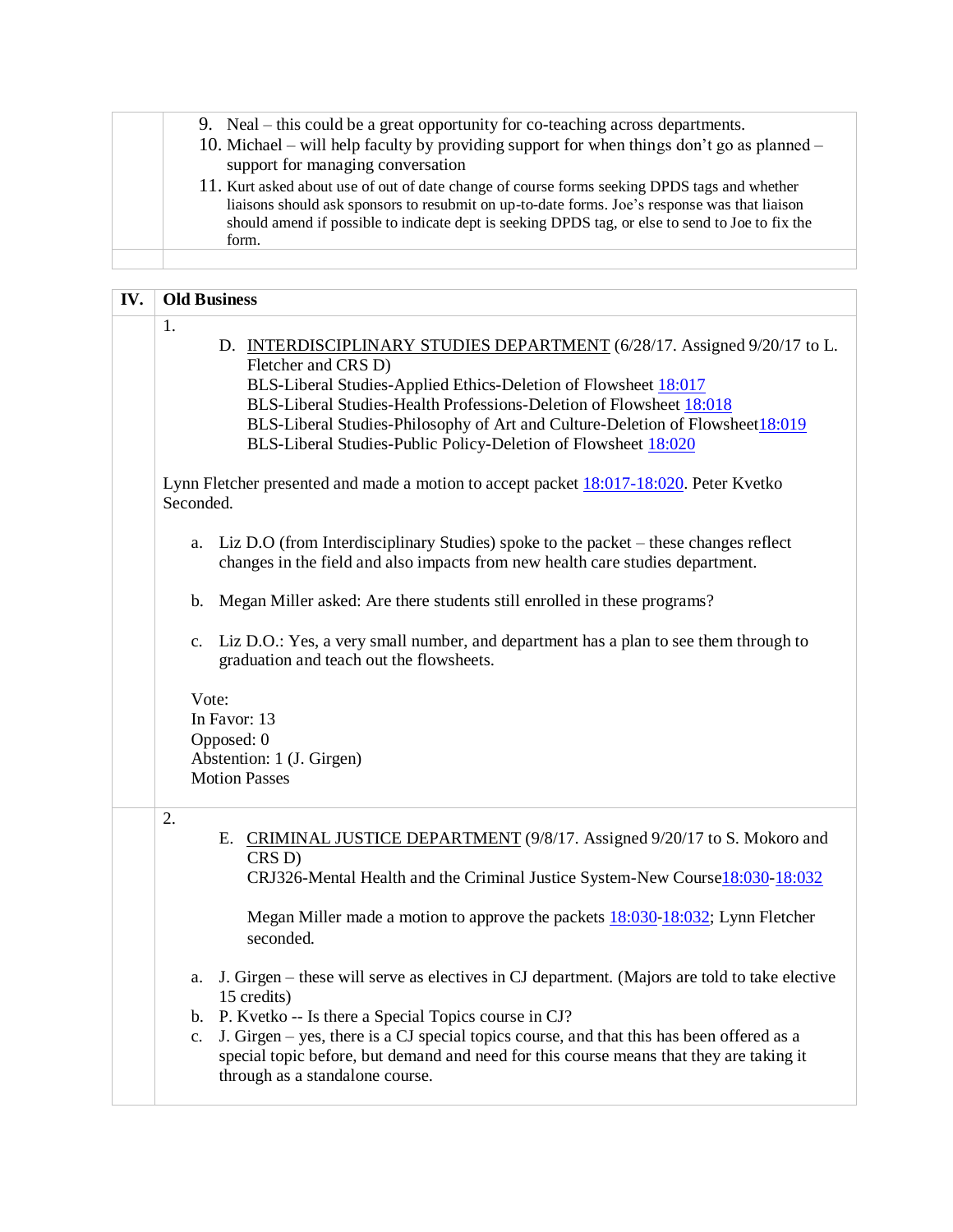| CRJ370-Crime Mapping-New Course 18:031                                                                                                                                                                                                                                                                                                                                                                                                                                                                                                                                                                                                                                                                                                                                                                                |
|-----------------------------------------------------------------------------------------------------------------------------------------------------------------------------------------------------------------------------------------------------------------------------------------------------------------------------------------------------------------------------------------------------------------------------------------------------------------------------------------------------------------------------------------------------------------------------------------------------------------------------------------------------------------------------------------------------------------------------------------------------------------------------------------------------------------------|
| a. What is $362$ (pre-req)<br>J. Girgen $-$ it's a theories course<br>b.<br>G. Carroll- is there expectation that they take a GIS course? (not a pre-req)<br>c.<br>M. Miller: This course does not impact the Geography department, but there is a lot of<br>d.<br>collaboration between the two departments.<br>R. Hains asked if this course requires Geography dept. approval before committee can vote<br>e.<br>on this item?<br>G. Gasparich: No, GIS is a tool, not course content.<br>f.                                                                                                                                                                                                                                                                                                                       |
| CRJ222- Legal Anthropology: Adjudicating Conflict-Deletion of Course                                                                                                                                                                                                                                                                                                                                                                                                                                                                                                                                                                                                                                                                                                                                                  |
| Appears on a flowsheet but it's one of many options, so it won't cause any impact and<br>a.<br>hasn't been taught in many years.<br>b. Rebecca – would this require a flowsheet correction?<br>Megan – it hasn't run in so long – probably not, since its one of many options listed in a<br>c.<br>note on the flowsheet.                                                                                                                                                                                                                                                                                                                                                                                                                                                                                             |
| Vote:<br>In Favor: 14<br>Opposed: 0<br>Abstention: 1<br><b>Motion Passes</b>                                                                                                                                                                                                                                                                                                                                                                                                                                                                                                                                                                                                                                                                                                                                          |
| 3.<br>F. COMMUNICATIONS DEPARTMENT (9/28/17. Assigned 9/29/17 to J. Kasprzyk<br>and CRS A)<br>Communication Studies-Deletion of Minor 18:095<br>COM300-Communication Research Methods-Change in Course18:096<br>COM305-Communications: Problems of Law and Ethics in Media-Change in<br>Course18:097<br>COM315-Communication Theory-Change in Course 18:098<br>COM320-Principles of Advertising and Integrated Marketing Communications-Change<br>in Course 18:099<br>COM321-Print Copywriting-Change in Course 18:100<br>COM325-Sports Writing-Change in Course 18:101<br>COM335-Writing for Corporation-Change in Course 18:102<br>COM349-Principles of Public Relations-Change in Course 18:103<br>COM370-Fundamentals of News Writing-Change in Course 18:104<br>COM508-Travel and Study Seminar-Change in Course |
| Joe made a motion to approve the packets 18:096-18:105; Neal DeChillo seconded.                                                                                                                                                                                                                                                                                                                                                                                                                                                                                                                                                                                                                                                                                                                                       |
| 18:095 was left of the packet to remain under "Old Business." Joe states it should not have<br>a.<br>been included in Old Business today as it is related to several packets under New Business.<br>Peter Oehlkers (Comm) explained these proposals address COM prerequisites. The<br>$b_{1}$<br>changes are needed so that students who took the old COM core (which is currently being<br>taught out, as a new core took effect this fall) can still enroll in upper-level COM courses.<br>All 10 proposals feature the same changes, making the prerequisite <i>either</i> a course from the<br>old COM core or the new COM core.                                                                                                                                                                                  |